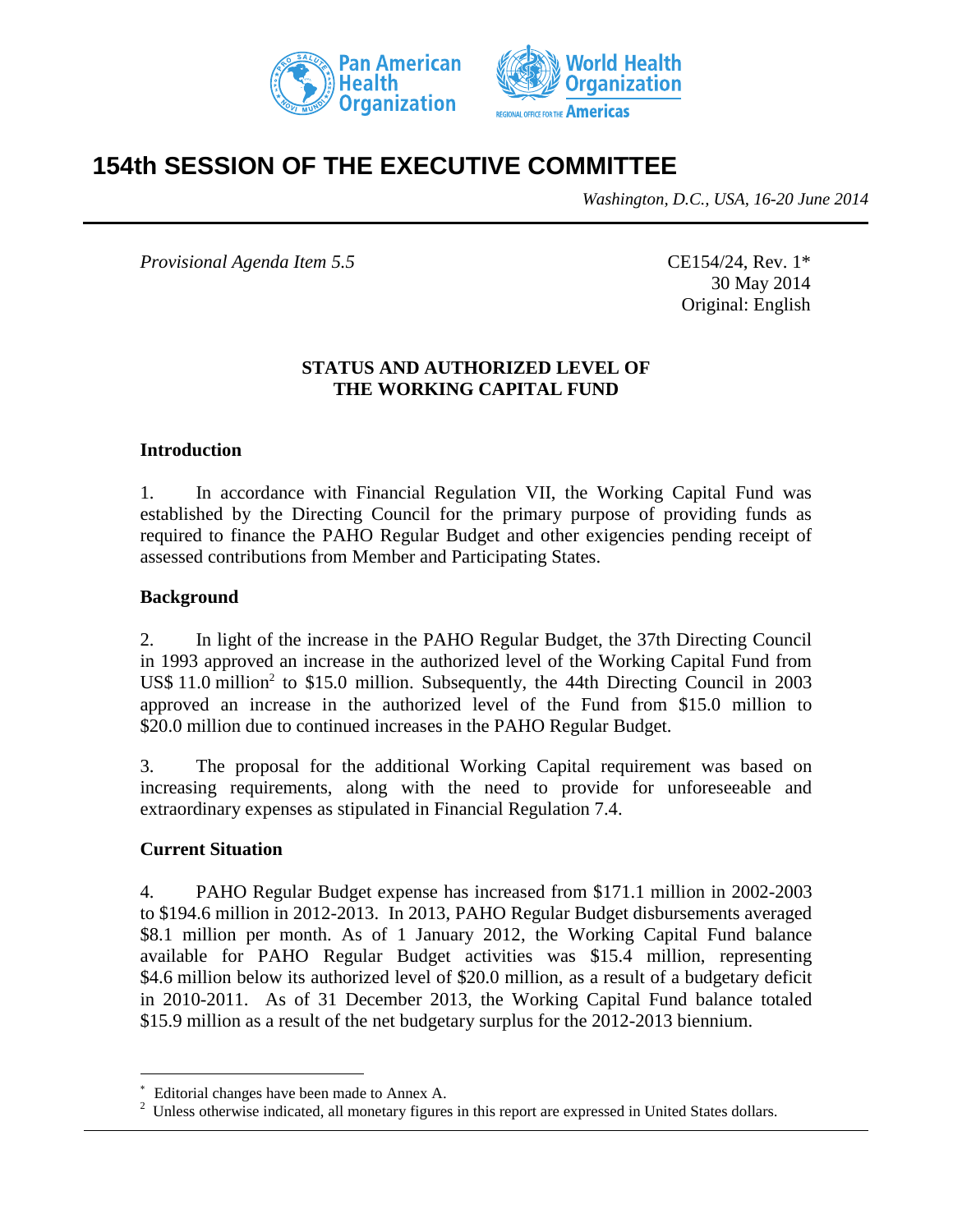5. Since the 44th Directing Council, the Organization has experienced critical periods in which the unencumbered cash balance of the Working Capital Fund was exhausted. These instances were directly related to delays in the receipt of assessed contributions. During these periods, not only was there risk of a negative impact on the sustainability of program implementation, there was no buffer available for unforeseeable, extraordinary expenses as provided for in the Financial Regulations.

6. During the 2012-2013 biennium, it was frequently necessary to draw on Working Capital cash resources to cover ongoing cash requirements. Furthermore, during this period the unencumbered cash balance of the Fund was depleted on several occasions, resulting in the use of other unrestricted internal resources to fund the cash deficit of the Organization, potentially impacting planned programs funded from these other internal resources. Although the unencumbered Working Capital Fund balance totaled \$15.9 million as of 31 December 2013, the cash balance of the Fund was fully depleted to meet the disbursement requirements of the PAHO Regular Budget pending the receipt of \$38.7 million in assessed contributions.

7. Therefore, in April 2014 the Director replenished the Working Capital Fund to its current authorized level of \$20.0 million utilizing \$4.1 million from the repayment of the \$10.0 million loan made in 2009 to the Revolving Fund for Vaccine Procurement (Annex A).

### **Proposal**

8. The Director proposes that the authorized level of the Working Capital Fund be increased from \$20.0 million to \$25.0 million to reflect the realities and risks inherent in the current political and economic environment. The proposal for the additional Working Capital requirement is based on increasing cash needs as a result of the increase in PAHO Regular Budget expense and the delay in payment of assessed contributions. An increase of \$5.0 million will raise the authorized level of the Working Capital Fund to \$25.0 million. The resulting increase represents approximately three months of PAHO Regular Budget disbursements, which would position the Organization to manage the uncertainties of the cash and budgetary cycles. The increase is expected to be sufficient to cover temporary cash shortfalls and provide some flexibility in ensuring periodic funding support for other activities as set forth in the Regulations.

9. It is further proposed that the requested increase of \$5.0 million be gradually funded from any surplus of revenue over expense as a result of efficiencies realized in implementation of the Program and Budget, beginning with the current 2014-2015 biennium.

### **Action by the Executive Committee**

10. The Executive Committee is invited to review this document and consider the possibility of approving the proposed resolution in Annex B.

Annexes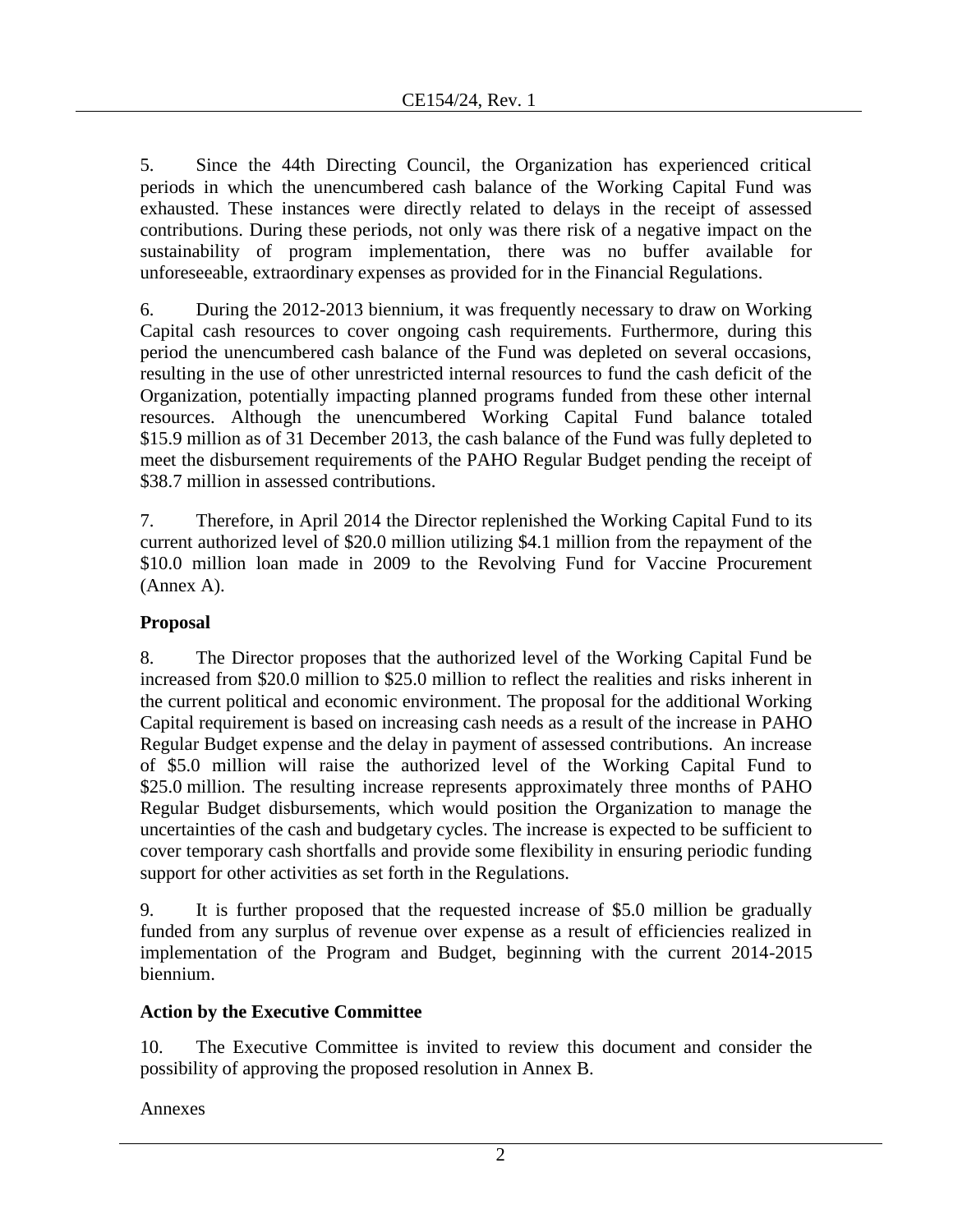### **Annex A**

## **Funding Proposals and Potential Sources of Funds**

| Fund                                                                                                | <b>Funding Status</b>                                                                                                            | <b>Funding</b><br><b>Requirements</b><br>US\$ millions      | <b>Potential Source(s) of</b><br><b>Funding</b>                                                                                                          | <b>Funding</b><br>Allocated/<br><b>Proposed for</b><br><b>Allocation</b> | <b>Funding</b><br>Recommended<br>in Future                  |  |
|-----------------------------------------------------------------------------------------------------|----------------------------------------------------------------------------------------------------------------------------------|-------------------------------------------------------------|----------------------------------------------------------------------------------------------------------------------------------------------------------|--------------------------------------------------------------------------|-------------------------------------------------------------|--|
| <b>Working</b><br><b>Capital Fund</b>                                                               | Current balance is \$15.9<br>million, which is \$4.1<br>million below current<br>authorized ceiling of \$20.0<br>million.        | \$4.1 million                                               | Funding provided from<br>the repayment of the<br>\$10 million PAHO loan to<br>the Revolving Fund for<br><b>Vaccine Procurement</b>                       | \$4.1 million                                                            | N/A                                                         |  |
|                                                                                                     | Proposal to increase<br>authorized ceiling by \$5.0<br>million to \$25.0 million.                                                | \$5.0 million<br>(to reach assumed<br>\$25 million ceiling) | Budgetary surplus when<br>available and after<br>funding the Master<br>Capital Investment Fund<br>Revenue surplus when<br>available                      | N/A                                                                      | \$5.0 million                                               |  |
| <b>PASB</b><br><b>Management</b><br><b>Information</b><br><b>System (PMIS)</b>                      | The current forecast of<br>the budgetary<br>requirements for the PMIS<br>show a potential \$2.2                                  | \$2.2 million<br>current forecasted<br>budgetary deficit    | Unspent balance of<br>approved, completed<br>projects from the<br><b>Holding Account</b>                                                                 | \$0.1 million                                                            | N/A                                                         |  |
|                                                                                                     | million deficit. The actual<br>deficit will depend on<br>unbudgeted but necessary<br>costs associated with<br>implementing PMIS. |                                                             | Funding provided from<br>the unappropriated<br>balance of the<br><b>International Public</b><br><b>Sector Accounting</b><br>Standards (IPSAS)<br>surplus | \$2.1 million                                                            | <b>TBD</b>                                                  |  |
| <b>TOTAL REQUIREMENTS</b>                                                                           |                                                                                                                                  |                                                             |                                                                                                                                                          | \$6.3 million                                                            | <b>TBD</b><br>(Dependent on<br><b>PMIS</b><br>requirements) |  |
|                                                                                                     |                                                                                                                                  |                                                             |                                                                                                                                                          |                                                                          |                                                             |  |
| <b>AVAILABLE SOURCES</b>                                                                            |                                                                                                                                  |                                                             |                                                                                                                                                          |                                                                          |                                                             |  |
| Unappropriated Balance of IPSAS Surplus<br>Unspent Balance of Projects Approved in the Holding Fund |                                                                                                                                  |                                                             |                                                                                                                                                          | \$4.4 million<br>\$0.1 million                                           |                                                             |  |
| Reimbursement of PAHO Loan to the Revolving Fund for Vaccine Procurement                            |                                                                                                                                  |                                                             |                                                                                                                                                          | \$10.0 million                                                           |                                                             |  |
| <b>TOTAL AVAILABLE SOURCES</b>                                                                      |                                                                                                                                  |                                                             |                                                                                                                                                          | \$14.5 million                                                           |                                                             |  |
|                                                                                                     |                                                                                                                                  |                                                             |                                                                                                                                                          |                                                                          |                                                             |  |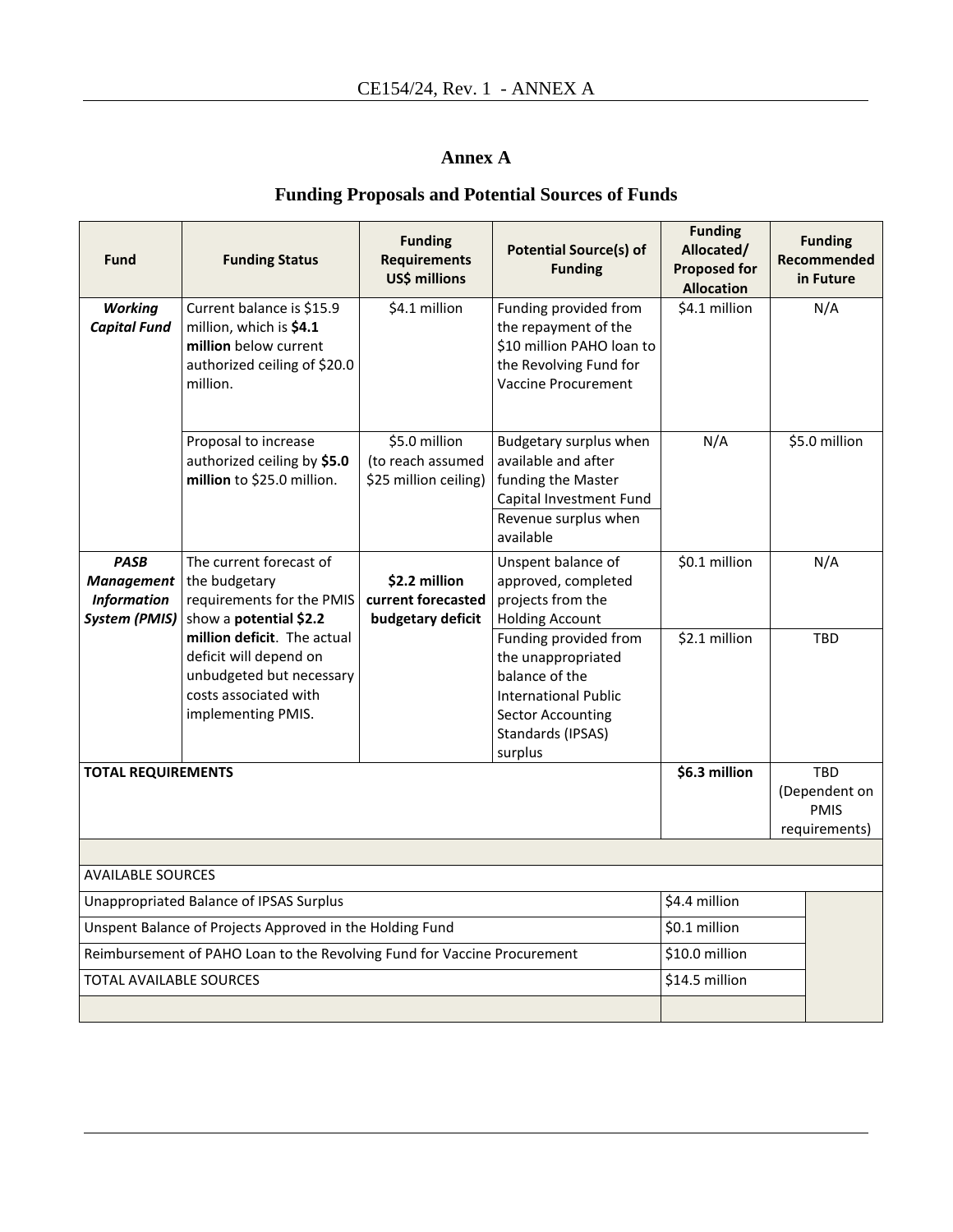



# **154th SESSION OF THE EXECUTIVE COMMITTEE**

*Washington, D.C., USA, 16-20 June 2014*

CE154/24, Rev. 1 Annex B

### *PROPOSED RESOLUTION*

### **STATUS AND AUTHORIZED LEVEL OF THE WORKING CAPITAL FUND**

### *THE 154th SESSION OF THE EXECUTIVE COMMITTEE,*

Having considered the report of the Director *Status and Authorized Level of the Working Capital Fund* (Document CE154/24, Rev. 1);

Noting that the provisions of Financial Regulation VII stipulate that the amount and purposes of the Working Capital Fund will be determined from time to time by the Pan American Sanitary Conference or the Directing Council;

Noting, with concern, the increasing demands placed on the Working Capital Fund as the Organization's Regular Budget activities expand; and

Noting the need to adequately position the Organization to manage the uncertainties of the cash and budgeting cycles,

### *RESOLVES:*

To recommend to the 53rd Directing Council the adoption of a resolution along the following lines:

#### **STATUS AND AUTHORIZED LEVEL OF THE WORKING CAPITAL FUND**

### *THE 53rd DIRECTING COUNCIL,*

Having considered the report of the Director *Status and Authorized Level of the Working Capital Fund* (Document CD53/\_\_\_);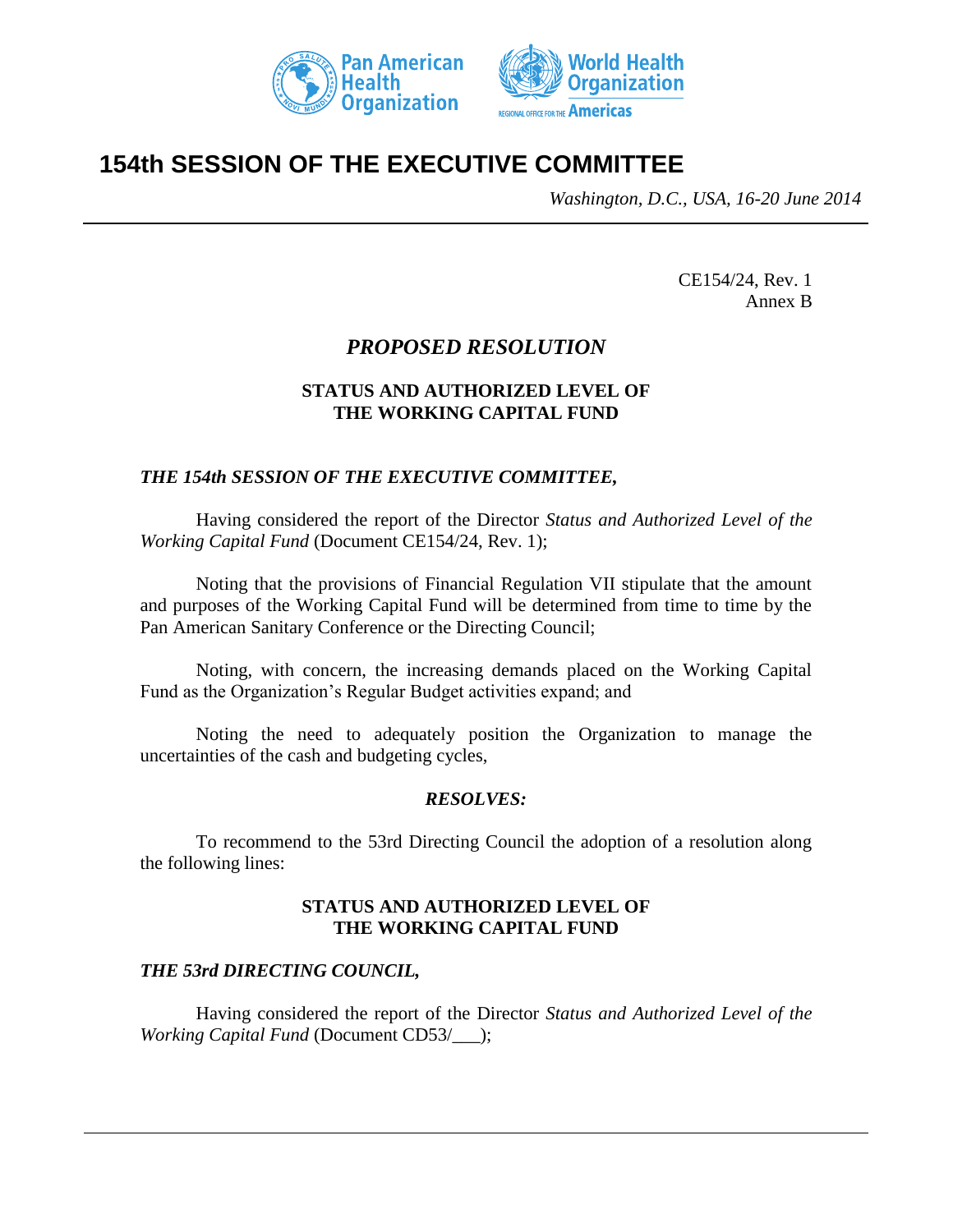Having noted that the Director has replenished the Working Capital Fund to its current authorized level of US\$ 20.0 million;<sup>1</sup>

Having considered the recommendation of the Executive Committee concerning an increase in the authorized level of the Working Capital Fund, in recognition of increasing demands placed on the Working Capital Fund as the Organization's Regular Budget activities expand, as well as the need to ensure that that the Program is carried out in an efficient and orderly manner,

### *RESOLVES:*

1. To approve an increase in the authorized level of the Working Capital Fund from \$20.0 million to \$25.0 million.

2. To authorize the Director to finance the increase in the Working Capital Fund from any surplus of revenue over expense as a result of efficiencies realized in the implementation of the Program and Budget, beginning with the current 2014-2015 biennium.

 $\overline{a}$ 

<sup>&</sup>lt;sup>1</sup> Unless otherwise indicated, all monetary figures in this report are expressed in United States dollars.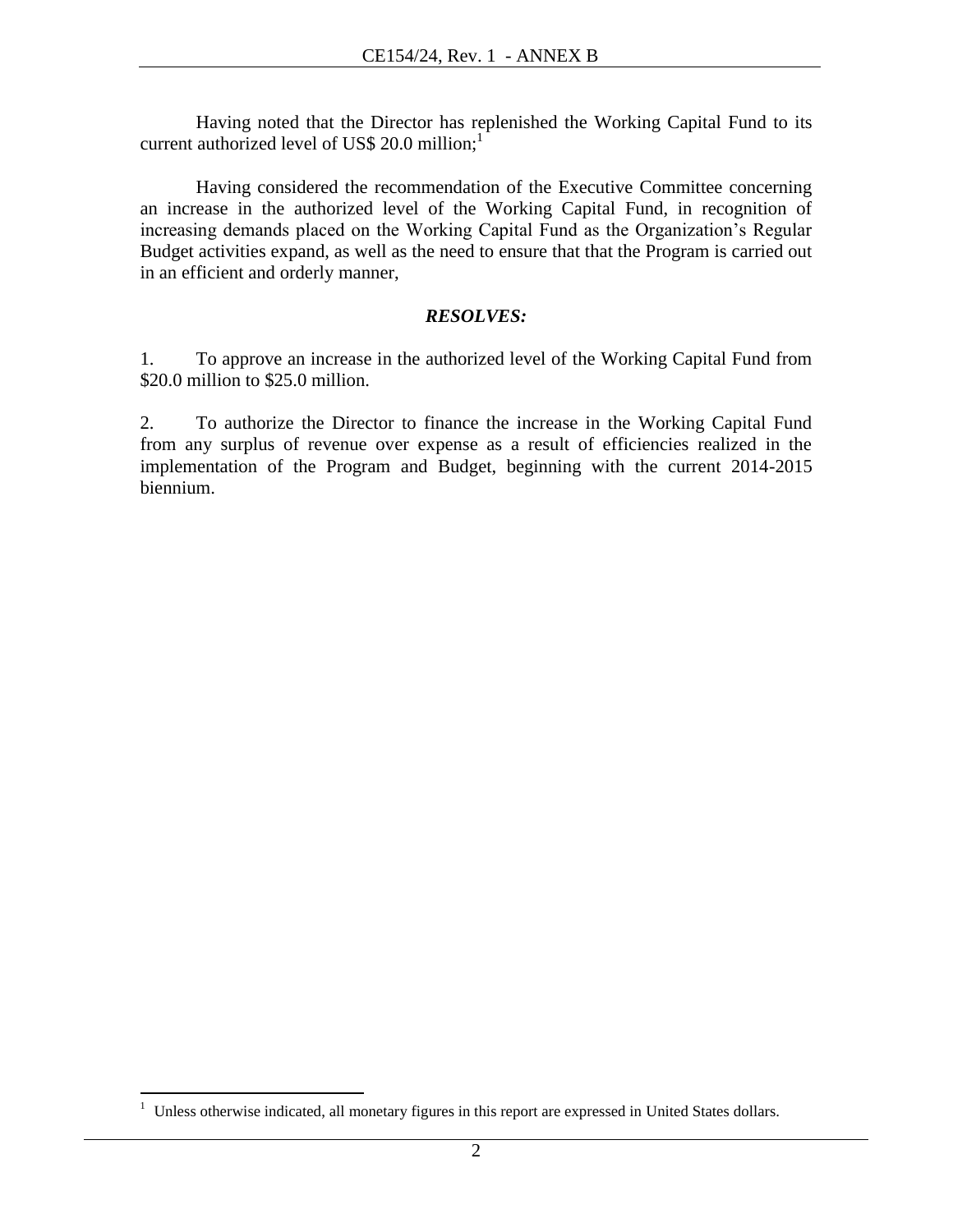



REGIONAL OFFICE FOR THE Americas

CE154/24 , Rev. 1 Annex C

## **Report on the Financial and Administrative Implications of the Proposed Resolution for PASB**

| 1. |                                          | Agenda item: 5.5 - Status and Authorized Level of the Working Capital Fund                                                                                                                                       |  |  |  |  |
|----|------------------------------------------|------------------------------------------------------------------------------------------------------------------------------------------------------------------------------------------------------------------|--|--|--|--|
| 2. | Linkage to Program and Budget 2014-2015: |                                                                                                                                                                                                                  |  |  |  |  |
|    | a)                                       | <b>Categories:</b> 6, Corporate Services/Enabling Functions                                                                                                                                                      |  |  |  |  |
|    | b)                                       | <b>Program areas and outcomes:</b>                                                                                                                                                                               |  |  |  |  |
|    |                                          | 6.2 - Transparency, Accountability and Risk Management<br>PAHO Operates in an accountable and transparent manner, and has well-functioning<br>risk management and evaluation frameworks.                         |  |  |  |  |
|    |                                          | 6.3 - Strategic Planning, Resource Coordination and Reporting<br>Financing and resource allocation are aligned with priorities and health needs of the<br>Member States in a results-based management framework. |  |  |  |  |
|    |                                          | 6.4 - Management and Administration<br>Effective management and administration across the three levels of the Organization.                                                                                      |  |  |  |  |
|    |                                          | 3. Financial implications:                                                                                                                                                                                       |  |  |  |  |
|    | a)                                       | Total estimated cost for implementation over the lifecycle of the resolution<br>(estimated to the nearest US\$ 10,000, including staff and activities):                                                          |  |  |  |  |
|    |                                          | US\$5.0 million to be funded from future budgetary and revenue surpluses.                                                                                                                                        |  |  |  |  |
|    | $\mathbf{b}$                             | Estimated cost for the 2014-2015 biennium (estimated to the nearest US\$ 10,000,<br>including staff and activities): No cost.                                                                                    |  |  |  |  |
|    | $\bf c)$                                 | Of the estimated cost noted in $(b)$ , what can be subsumed under existing<br>programmed activities? Not applicable.                                                                                             |  |  |  |  |
|    |                                          | 4. Administrative implications:                                                                                                                                                                                  |  |  |  |  |

**a) Indicate the levels of the Organization at which the work will be undertaken:**

No administrative implications.

- **b) Additional staffing requirements (indicate additional required staff full-time equivalents, noting necessary skills profile):** None.
- **c) Time frames (indicate broad time frames for the implementation and evaluation):**

Funding and implementation will be dependent on future availability of budgetary and revenue surpluses.